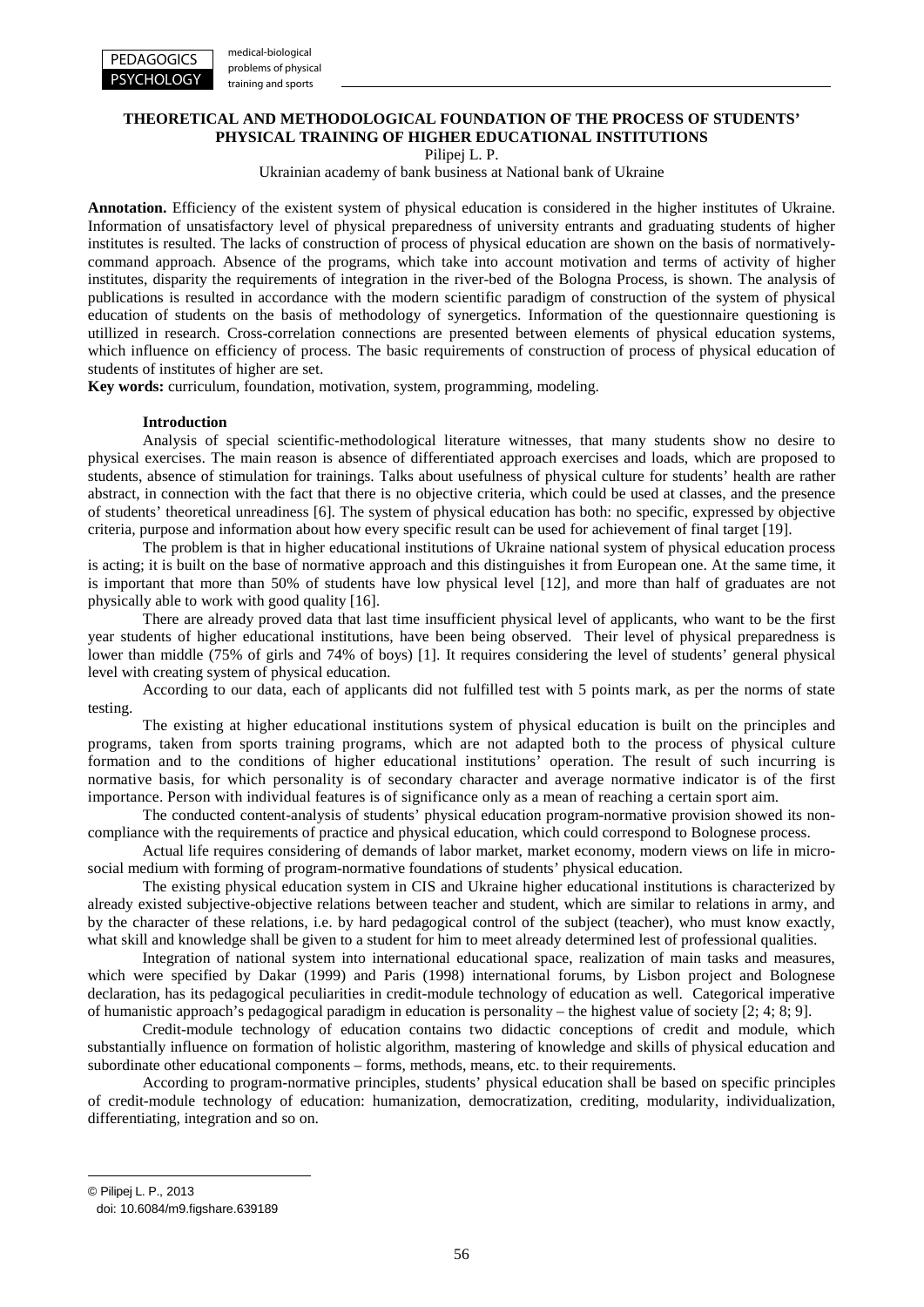

Student, as a self-organized social-psychic subject, is in the center of system model of physical education. It defines control parameters of dynamics of all physical education process as a system.

At the same time, modern scientific paradigm, which is now being created, requires transferring from system to system-synergetic methodology of physical education process's constructing, and it is a response to post-modern trends in science and practice [3].

Synergetic, being a science about processes of development and self-organization of complex systems of different origins, inherits and develops inter-disciplinary approaches of its predecessors: technology of A.I. Bogdanov, theory of systems by L. Von Bertalanfy, cybernetics by N. Viner. At the same time, it differs significantly by the fact that its language and methods rest on achievements of non-linear mathematics and those natural and technical sciences, which study evolutional processes of complex systems [5; 15].

It is necessary to improve the technology of physical education's development, to eliminate excessiveness and extra detailing of professional demands, tasks and abilities.

It is necessary to determine such new forms of self-organization on every stage of process, which meet requirements of production development, society, by opening regularities and ways of transformation lower selforganization forms into higher ones.

The resulting principles of theoretical general foundations, methodology of physical education [7], by which organization forms and training methods shall be the basis of physical education. Didactic principles are divided into two groups: general, which concern educational process in the whole. The first part of principles concern the content and methods of physical training, i.e.: principles of accessibility, obviousness, connection with practice, professional orientation, scientific character. The second part of principles is closely connected with studying of students: their activeness and independence, systemic and step-by step character of studying, level of knowledge mastering, combining of studying with scientific activity.

The special principles in physical education system are as follows: technological character of creative process of modern scientific-practical knowledge and information mastering in the form of computerization, i.e. realization of computer-aided, algorithmizited, reproduction forms of scientific-educational activity in computer system of information processing for facilitating of unlimited opportunity of cognizing profoundness, operating of data bases, information about nature, man, etc.

One of the first priority principles of physical education is principle of "advanced development" of students' physical education, comparing with the dynamic of future professions' development, demands of future specialties. Advanced relations of other professional, social structures is an orientation on increasing of prognostic approach on the base of urgent mastering of professional, social and educational information; social, professional relations; peculiarities, in which social-professional features are realized as well as social purpose of physical education system. Its realization is possible if feedback with all subjects and objects in conditions of harmonic interlink is present as well as innovative, scientific search connection with educational process, professional formation and perfection of specialists.

O.M. Knyazeva shows the possibility of non-traditional view at historical development of scientific knowledge, basing on synergetic models and methodological consequences, and with it she introduces purely new vision of world and understanding of development processes in it [5].

There is also necessity of studying the processes of transition into qualitatively new statuses, and it really caused appearance of new scientific branch, which has inter-disciplinary character. I. Prygozhyn and G. Haken [13, 15] became the founders of this branch.

From the problems, which are studied by synergetic, the most important are the processes of complex systems' development. There are two stages in their development. The first stage is characterized by stability; in all its duration there is no qualitative, principal changes of system's state.

Evolutional processes are strictly determined; the future statuses are quite predicted, if general trend of development is revealed. However the system's being in stationary status requires certain inner and external interactions, which permit the system to maintain inner balance with its lack of equilibrium with environment. For biological systems such interactions are called homeostasis. In the case of non-organic systems' development, inner balance is maintained either by constant production of energy inside the system or by constant energy supply from outside. .

But under the influence of external action or as a result of inner contradictions stationary status sooner or later ends; new stage of system's development starts, which is characterized by loss of inner balance. From such crisis state only transition into new possibly, qualitatively stable status is necessary. The crisis parameters of a system are called critical point of development. The following crisis stage of development ends by transition into qualitatively new status by one of two possible ways: either by destruction of settled system or by constructive transition into stable status with higher level of organization, than in previous state.

Potentially possible bifurcation of system's withdrawal from crisis state (destructive or constructive) brought new term "bifurcation point". In synergetic its sense a little differs from its mathematical expression, accepted in literature. In his Nobel prize lecture I. Prygozhyn gave the following synergetic understanding of bifurcation: "…revelation of bifurcation phenomenon introduced an element of historical approach into physics… Any description of system, which passed bifurcation, requires involvement both probability and determinism. Being between two points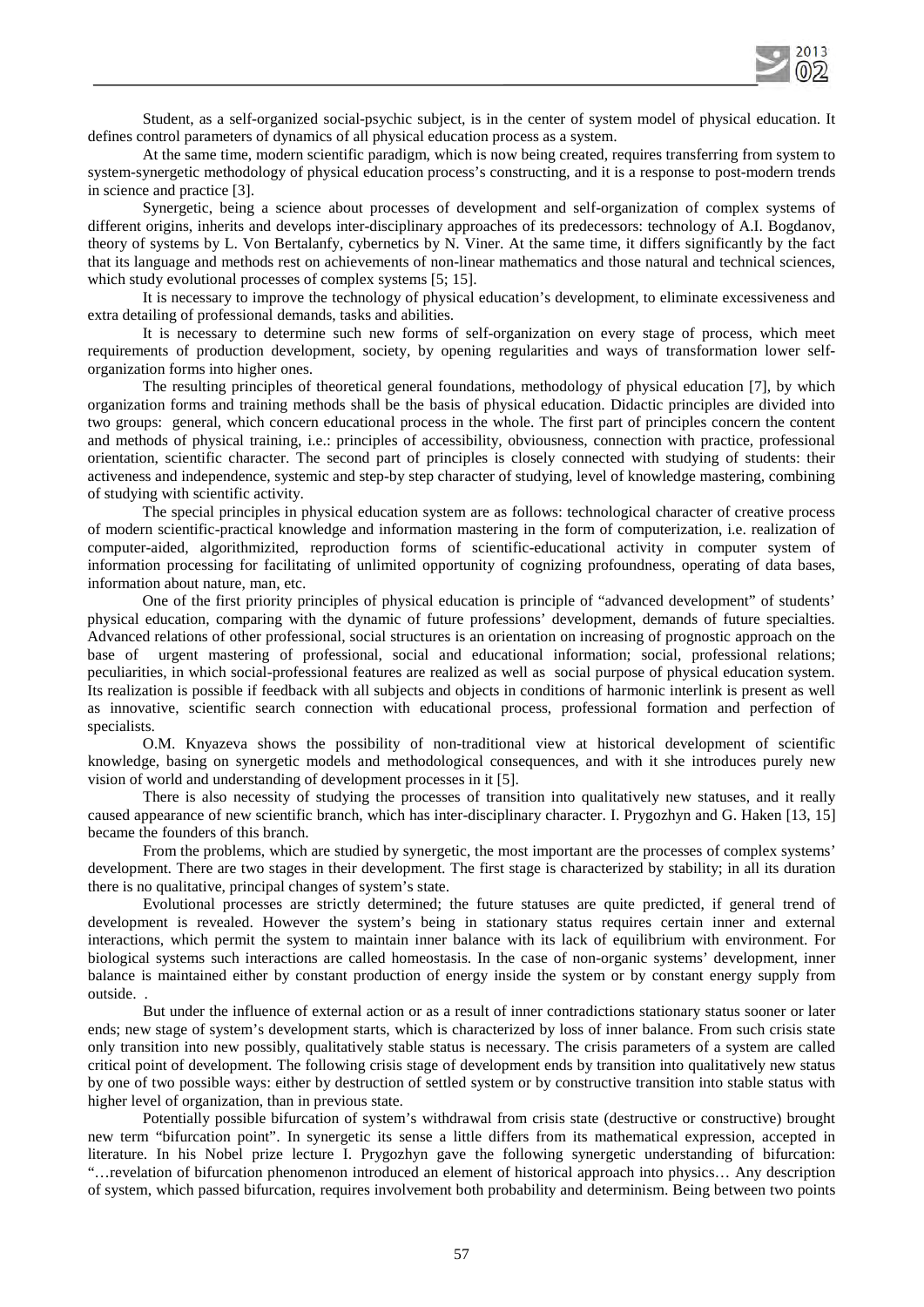

medical-biological problems of physical training and sports

of bifurcation, system develops logically, while close to bifurcation points, fluctuations become important, because they show, which of curve branches will be determined by system's behavior" [13, c. 111].

This means that on crisis stage of system's development unambiguous evolution way, which was characteristic for its previous, stationary status, ends. Several branches of potentially possible development continuation in after crisis state appear. The quantity of such transitions is determined by peculiarities of the developed system and conditions of its interaction with environment. "Choice" of one of the branches is caused by influence of one of fluctuations, which appeared at that period of time.

Withdrawal from crisis is considered constructive, if system gains qualitatively new status with higher level of organization than before bifurcation. Such transition can occur in the form of giant collective fluctuation, with which system's elements, which previously were able only for chaotic short-range actions, suddenly become able long-ranch interactions and it unites all elements into one coherent collective [13].

Under the influence of biological program of development and external factors, at decisive stages of actual development, system enters crisis stage, withdrawal from which takes place in compliance with described above spasmodic transitions into qualitatively new stages. But here a new factor appears that plays leading role in a part of biological orientation of development.

This factor is gene program, in other words, presence of information about future states of organism in organism itself. Programmed withdrawal of biological system from crisis is one of possible self-organization's manifestations. Crisis, which appears owing to external factors, can cause ambiguity of future way, because the quantity of possible ways out is limited. Such crisis states can "knock out" system from stipulated by gene program biological way of development.

Forestalling approach requires principally new understanding of physical education construction.

Most of synergetic specialists develop this methodology as modern base of complex inter-disciplinary researches, because just at junctions of different sciences the most important discoveries take place. Especially it concerns development of new forestalling technologies.

That is why, basing on the above said it is necessary to consider negative consequences of existing programs' implementation. Research of theoretical-methodological foundation of program provision of higher educational institutions students' physical training seems to be urgent.

The research has been fulfilled as per combined plan of scientific & research works in the field of physical culture and sports for 2006-2010 of family, youth and sports Ministry of Ukraine; subject 3.1.8.3 it. "Theoreticalmethodological foundations of professional-applied physical training of higher educational establishments' students".

# **Purpose, tasks of the work, material and methods**

*The purpose of the research:* theoretical & methodological foundation of program provision of students' physical education.

*The methods of the research:* theoretical analysis of publications, literature sources, generalizing of experience and practice, pedagogical observations, pedagogical experiment, methods of mathematical statistics.

#### **Results of the researches**

For researching and development of program provision, we chose an object: higher educational establishment, students of  $3<sup>rd</sup>$ ,  $4<sup>th</sup>$  year of study – modern intensively developing ДВНЗ УАБС НБУ at Sumy.

Organization, character and content of educational process are determined by principles of Bolognese process. Education is oriented on integration with European space. The questioning on correlation analysis of interconnections of special physical preparedness integrated indicators with elements of motivation's formation permitted us, basing on opinion of certain respondents, to reveal that on the third place  $(r = 0.75)$  in influencing on physical education efficiency is taken by possibility of choice of kinds of sports, flexible program, stipulating systemic- synergetic application of educational process, constructed on modern, personality-oriented technologies  $(r = 0.67)$ . This is besides such conditions as initial level of preparedness  $(r_{\text{cen}}=0.96)$ , and conditions for sports training at place of residence (r = 0,82). The obtained information ensured possibility for development of program material with efficient form of educational process subjects' interaction on the base of transition from administrative and normative organization of educational process to personality- oriented anthropic training technology.

We have developed theoretical-methodic conception of physical education control. Theoretical system of control was built on the base of cybernetic approach [10] and, further, developed in opposite to programming in narrow sense; in larger understanding as dynamic process of problems', arising during training of economics specialists, solution rather than one-time measure.

As a result, the project of systemic transition from analysis to synthesis of students' physical education was developed. With it, separate elements of whole professional-applied physical preparation, first were marked out for analyzing, then they were strengthened and, owing to organization, transferred to new qualitative level, again gathered and were synthesized in the whole.

Forestalling approach requires principally new understanding of physical education construction.

Most of synergetic specialists develop this methodology as modern base of complex inter-disciplinary researches, because just at junctions of different sciences the most important discoveries take place. Especially it concerns development of new forestalling technologies.

Simulation is the process of construction, studying and using of models for determination and specifying of characteristics of any process and its optimization [11].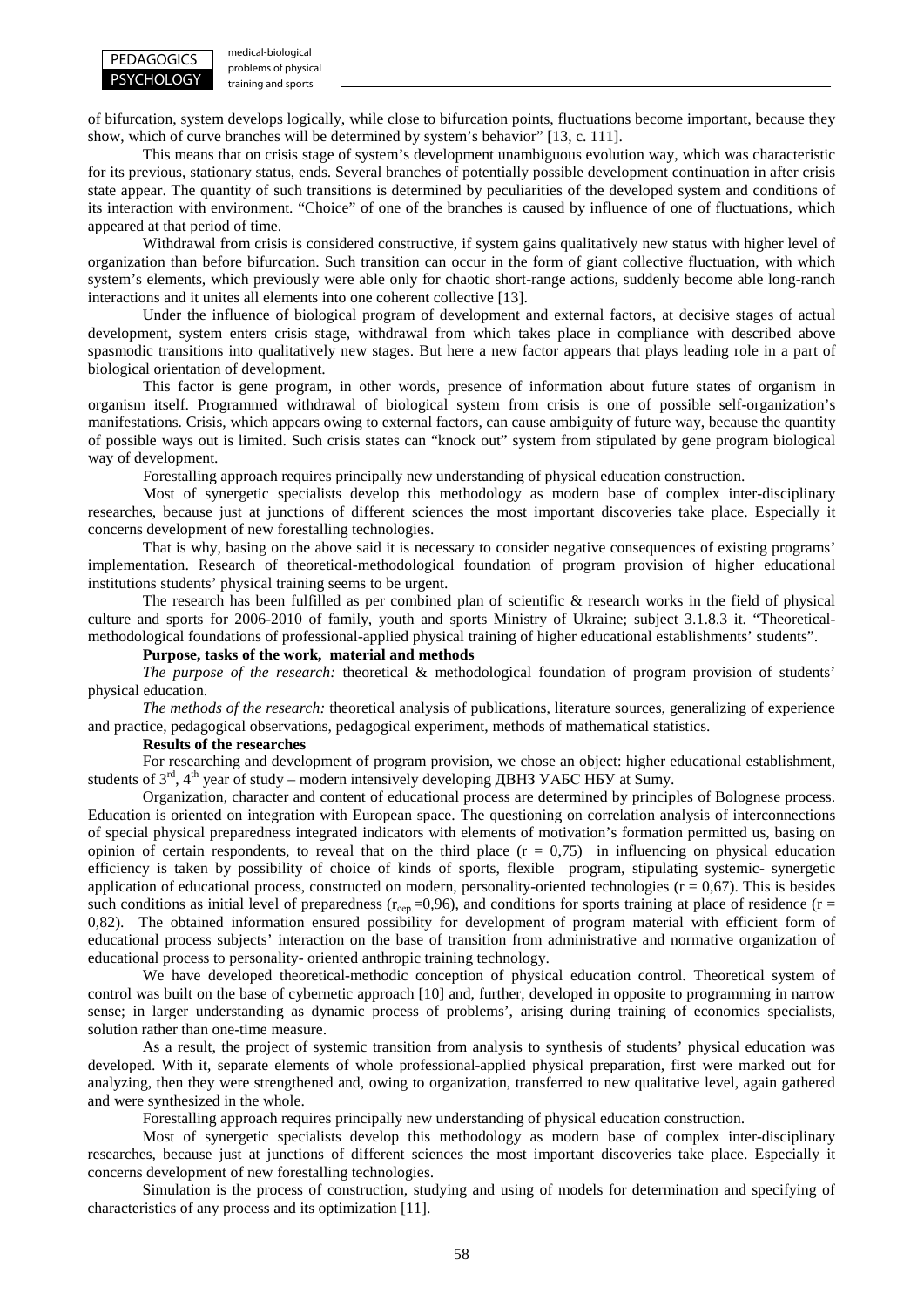

Model is usually understood as specimen (standard, pattern); in wider understanding – any specimen (imaginable or conditional) of any object, process or phenomenon

Simulation process of physical education envisages:

1. connecting of used models with the tasks of operative, current, stage-by-stage control and managing of different training structural components;

2. determination of model specification's level, i.e. quantity of parameters, included by model, character of links between parameters;

3. determination of models' action time, limits of their usage, order of specifying, finalization and change [11; 18].

Monitoring of physical education process inevitably leads to making several kinds of models: model of physical state for physical exercises, which can include both general indicators and separate – morpho-functional status, somatic health, physical preparedness; models of physical training lesson; models of process – program of physical training. These models can be presented on generalized, group and individual levels [11].

The program also includes research of loads orientation's influence: aerobic, anaerobic (lactate, glycolytic, kreatine-phosphate); aerobic-anaerobic. Also it includes research of influence of exercises oriented on endurance, general or special strength, flexibility and dexterity development [14; 17].

Great practical experience of consideration of adapting and correction in sports permits to use it in the practice of physical education, considering psycho-physiological peculiarities.

For this purpose it was necessary to create models of training influences, exercises, trainings, training cycles and stages in particular; to research physical education management system, which was constructed on manipulating of models.

The process of physical education, for monitoring, shall stipulate descriptions of monitoring models of students' physical preparedness and their actual state at given moment as well as the models of the state, which must be reached. These models shall give digital characteristics of main types of preparedness (general, special, professional, technical and so on). Besides, it is necessary to develop models of main influencing programs, means of development of psycho-physical general and special abilities, exercises, trainings, cycles, stages. It is also necessary to create the system of pedagogical control, which could register the state and efficiency of physical education process, changes in organism and students' preparedness.

Pedagogical system of physical education consists of great number of elements and has numerous connections. With simulating, the process of physical education is regarded as the process of construction of abstract schemas of actual processes for more profound penetration into their regularities, for predicting of possible direction of development. The models of this system are rather complex, but, with the lapse of time, they substantially change.

We used one of modern methods of simulation – meta-simulation. Conceptual model of physical education process stipulates development and application of program, cycles, stages, trainings and means models, which are formed in the process of education and observation over the system's functioning. Models permit to evaluate significance of system's integrity, to reveal its ability to gain the stages, determined by structure.

## **Conclusions**

1. Analysis of the results permitted to make an important conclusion: normative base of physical education innovations shall meet synergetic principle of predictability: to be adapted, mobile system, represented by normative attracting recommendations, which are the mechanism of system's stability, instead of hard regulations.

2. Constructing the process of physical education, it is necessary to base on humanistic approach, anthropic technologies, modern kinds of sports, flexible module system according to professional requirements of a specialty and student career demands.

Exactly these characteristics stimulate appearance of mechanisms, which ensure full fledged functioning of students' physical education system.

3. With it, programming is rather strictly determined system of proved by practice operations and actions, which condition certain result within specified period of time. Checking and monitoring of the chosen conceptions is carried out with the help of analysis.

*The prospects of further researches.* It is planned to research and develop computer programs for students' physical education process.

- 1 Antikova V. A. *Optimizaciia fizichnogo vikhovannia u vishchikh navchal'nikh zakladakh* [Optimization of physical education in higher educationestablishments], Kiev, Tower, 1996, pp. 209-213.
- 2 Bekh I. D., Vozniuk O. V., Levkivs'kij M. V. *Visnik APN Ukrayini* [Bulletin of Academy of Pedagogical Sciences of Ukraine], 2001, vol.1, pp. 5-17.
- 3 Erokhina E*.* A*. Teoriia ekonomicheskogo razvitiia* [Theory of economic development], Tomsk, Tomsk university publ., 1990, 160 p.
- 4 Ziaziun I. A. *Teoriia i praktika upravlinnia social'nimi sistemami* [Theory and practice of management by social systems], 2002, vol.2, pp. 23.
- 5 Kniazeva E. N. *Sinergeticheskij vyzov kul'ture.* [Synergetic call to culture], Moscow, Progress-Tradition, 2000, 244 p.